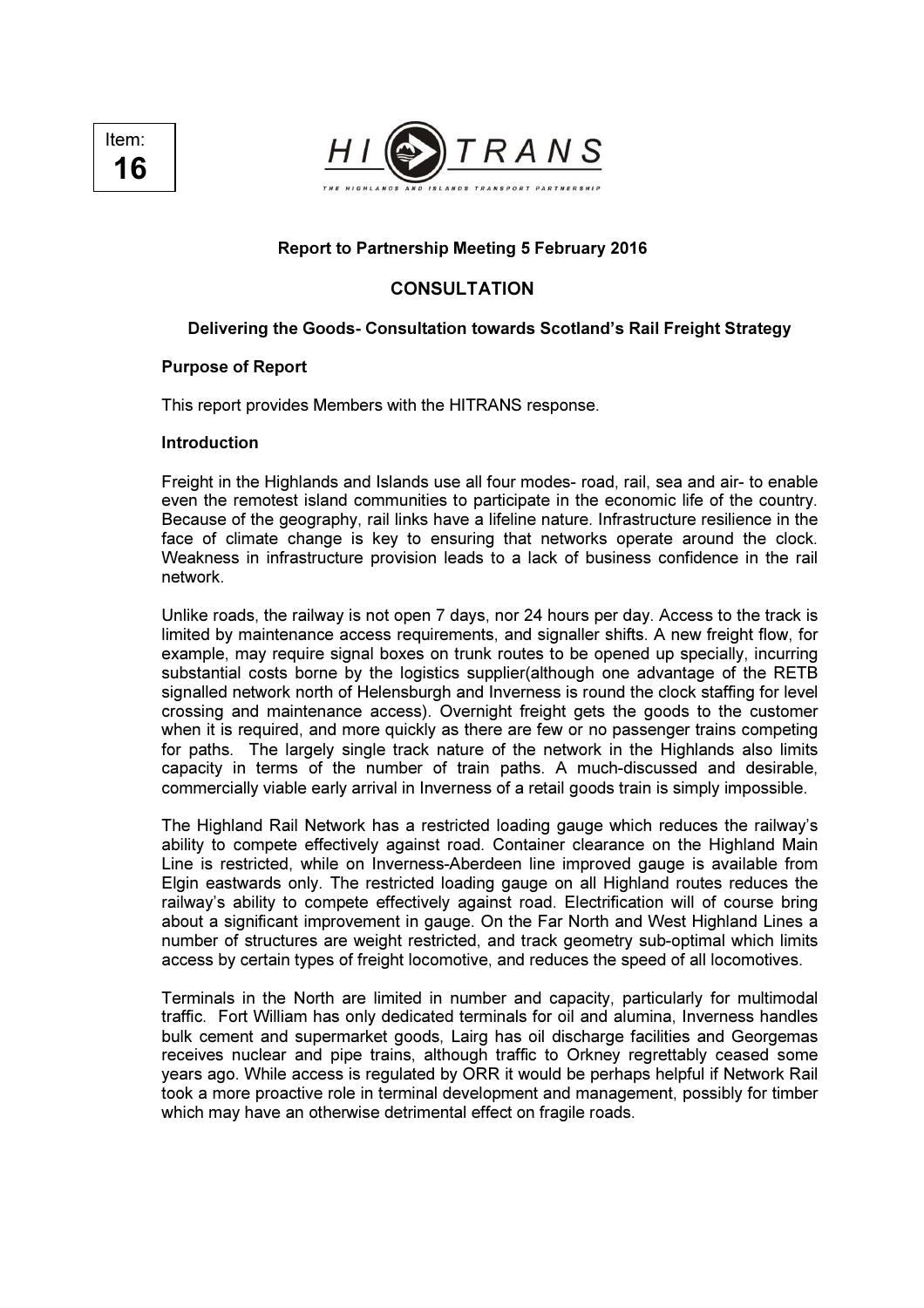Our area requires good cross border rail links to East Coast ports via the East Coast Main Line and to the Midlands/South East via the West Coast Main Line. High Speed 2 will release capacity for freight on the classic lines, and growing electrification in Scotland will allow fast, all-electric freight to the south. Timely access to Central Scotland terminals at the right time to connect with trunk flows is very important.

We acknowledge the state aid issues with supporting rail freight but serious mode shift will only occur when there is parity of cost, opportunity and reliability for new entrants on road and rail networks. The barriers to new entrants to rail can be lowered if Government can simplify the application process, allow non-commercial applicants and set realistic targets and budgets.

EU funding does offer an opportunity to support and develop sustainable freight projects. This includes specific funds such as the TEN-T Networks that are very well focussed towards freight flows.

HITRANS have also enjoyed success in other EU funding sources including the INTERREG funding stream where HITRANS participation in the Food Port North Sea Area project enabled the innovative trial of modal shift from road to rail for the transport of Whisky product from Elgin / Speyside to central Scotland distribution and bottling plants. The Lifting the Spirit project was a HITRANS led initiative delivered in partnership with Scotch Whisky Association (SWA) HIE, Moray Council and our Food Port partners which enabled a wide range of distillers the opportunity to move bulk spirit and other food products by rail to/from Elgin during autumn 2013. With 48% of HGVs on the A95 whisky-related, sufficient potential traffic was identified. The objective was to offer this on a cost neutral basis as many of the potential customers had not used rail transport from the north of Scotland in the last 20 years, although most had recent experience of intermodal transport for cased goods and bulk spirit from Central Scotland. In majoring on an iconic product we were able to demonstrate the availability of alternative transport infrastructure and thus enhance or at least retail the area's competitive position at a time of growing transport costs and increasing demand for transport. The spirit was moved in demountable container tanks on rail wagons. Lifting equipment was procured at Elgin to facilitate transfer from local hauliers, and the tanks were sent to an intermodal terminal in Central Belt for onward delivery. Key outputs included:

- modal shift to rail
- maximising the use of rail's capability, demonstrating resilience and performance
- assisting with the development of the Moray economy
- encouraging collaboration among producers
- making the case for further infrastructure investment

The Lifting the Spirit project highlights the opportunity that EU funding can offer and was a useful way of proving demand and costs ahead of developing a longer term project through commercial business case and/or freight facilities grant.

While EU funds can attract a favourable intervention rate (Food Port secured 60% of costs met by EU sources for Lifting the Spirit) the need for the Scottish partner to provide match funding is a barrier to participation in these projects. If a fund was established to support Scottish public bodies in their participation in EU projects there would be a real opportunity for Scotland's return from EU funding to increase significantly.

The EU has set a target of 30% of all >300km freight movements to be by sustainable mode by 2030, 50% by 2050. This needs to be reinforced, by promoting load-sharing, break bulk, rail electrification and low emissions deliveries.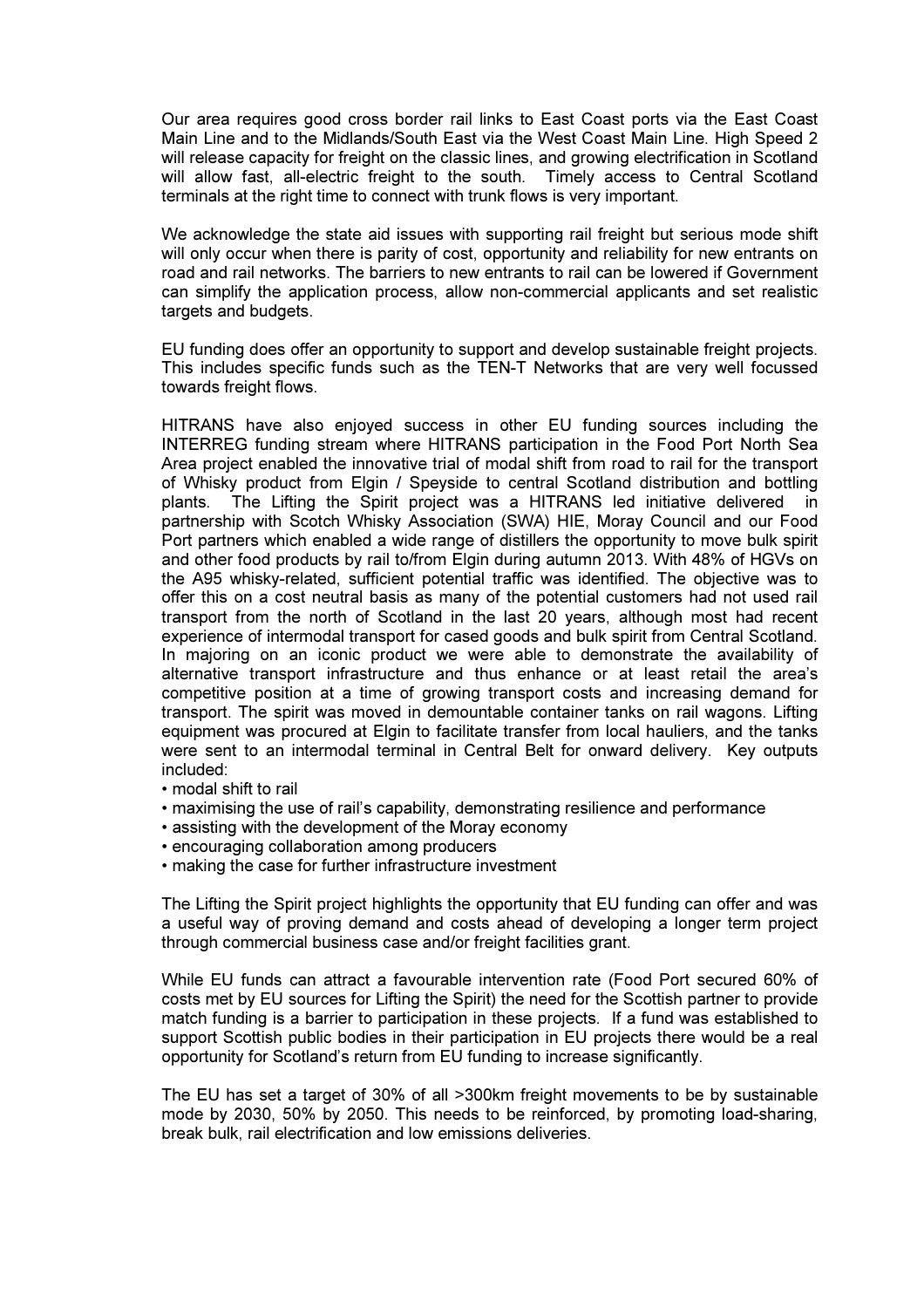Over the next 10-15 years the timber industry needs to transport 4 million tonnes of timber from the wider Flow Country catchment to distant markets. This will have consequences for the fragile public road network, the environment and the neighbouring communities. The carrying capacity of the road network is a major constraint. The Highland Timber Transport Group's Flow Country Strategy 2014-16 highlights the still unrealised potential for rail to play a part.

Branchliner is an investigative study which, if it proves positive, will lead towards a demonstrator project that will trial timber deliveries by rail.

HITRANS will brings together a high level strategic group to establish the importance of the issues at stake – the environmental peatland interest, the economic timber interest and the critical infrastructure constraints – and to ensure there is commitment to finding a viable solution. This group will set the context for and agree a brief for consultants to develop the options and make recommendations. The consultants will gather existing knowledge and experience of timber transport by rail in the UK to see how it can be best applied to the Far North Line. They will establish gaps in knowledge and understanding of physical, cost, logistical, environmental and community issues and, where necessary, commission consultancy services to fill these gaps. Suitably experienced consultants will investigate the optimum location and size of loading facilities, the cost of their upgrade or creation. It will take account of train lengths, terminal operation and train path metrics and consider the role of demountable ISO flatracks, conventional dedicated timber wagons and freight multiple units. All options will be reviewed, to determine the costs and to identify any logistical barriers to delivery of Flow Country timber by rail to Inverness and beyond. The environmental benefits of mode shift to rail from the Flow Country will be calculated.

We offer the following response to the questions posed in the Consultation Document:

### 1. What are your views on the vision for rail freight in Scotland?

We agree with the Government's vision, noting the emphasis on safety and environmental benefits. Rail freight acts as Scotland's link to the world: Coatbridge and Grangemouth are our gateways. An increasingly electrified network provides even greater greenhouse gas emissions compliance, as well as offering gauge enhancement.

### 2. What are your views on the market opportunities identified in the document?

With the reduction in coal carrying, rail freight in Scotland is in a perilous position. In addition to intermodal growth, new markets must be found. HITRANS has devoted resource to examining the potential for whisky and timber (see above), and sees the potential for niche markets in parcels (in connection with HST space), seafood (as per the Inverness sleeper) as well as bulk such as aggregates and timber. Fuel supply to our area is limited to oil to Lairg and Fort William, but a move to larger coastal vessels may mean that sea deliveries will be more concentrated on fewer ports. Intermodal units could be deployed to plug the gap and offer LNG and CNG options. The strategy should also note the existing rail movements of exotic fuels from Dounreay, and the likely increase in this traffic from Hunterston and Torness.

### 3. What are the 3 biggest opportunities for growth in the rail freight sector in Scotland?

In summary: niche high-value, time-sensitive (parcels, whisky, fuels, exotics), bulks (timber, construction) and intermodal retail/food (in and outbound).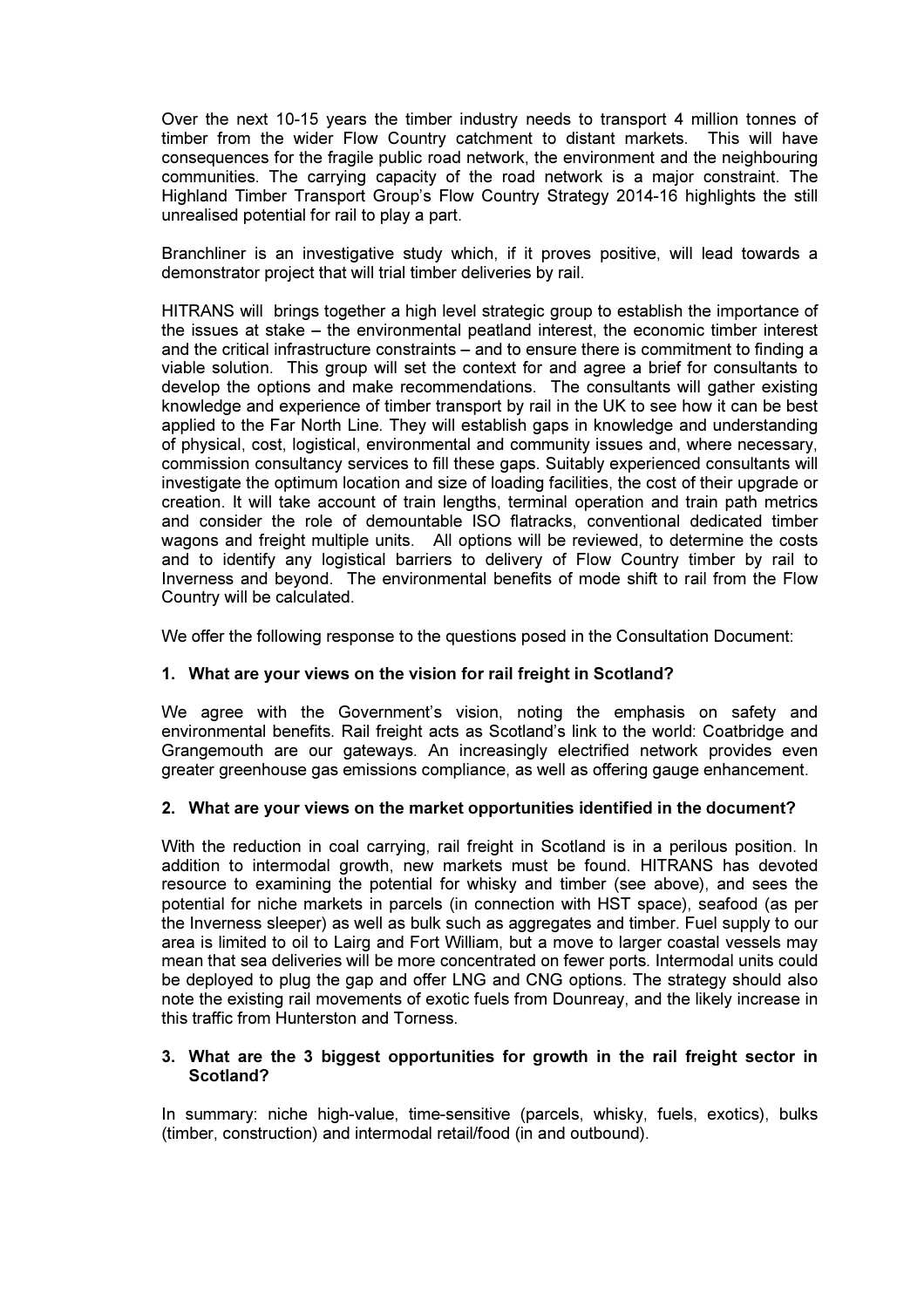# 4. What are the 3 biggest challenges to growth in the sector?

Firstly, the current market changes in the power generation sector are likely to lead to drivers, locos and wagons, being re-deployed to the south or to Europe. This will result in rail freight operators being unable to resource new traffic.

Secondly, access to the network is still an unknown quantity for many potential users, in terms of gauge, pathing, charging regime and terminals. Coupled with the falling price of road fuel and investment in new road infrastructure, a shift to rail seems all too difficult for some.

Thirdly, how to replicate the door to door service and commitment-lite flexibility offered by competing modes?

#### 5. What are your views on the role of the Scottish Government, as outlined in the document?

Scottish Government, as the funder and specifier of the rail network must commit to reviewing and renewing the capability of the network (see HITRANS' Rail Freight Capability Study 2011).

 A culture of innovation must be engendered, recalling perhaps the SRA's Freight Competition of a decade or more ago. One of the winners, the Freight Multiple Unit, could herald a radical move to short-line rail services on rural routes, without the time penalty for loco-hauling on unmodernised track formations.

Freight Facilities Grant and Mode Shift Revenue Support must continue, perhaps with a greater marketing push and de-mythifying exercise.

Government can take the lead in pushing for cooperative working amongst FOCs, in particular in encouraging path-sharing as opposed to path-squatting where infrastructure has limited capacity. Where there is market failure, consideration should be given to tendering out freight services for a limited period, along the lines of passenger franchises. This could facilitate rail hauling freight to the Islands using lower carbon routes and shorter sea journeys.

Where infrastructure upgrades are challenging, support could be given to rolling stock e.g low platforms which provide the same capacity outputs.

### 6. What are your views on the steps necessary to create a stable environment for growth?

The changing nature of Network Rail's governance structure and financial architecture will present Scottish Government with new challenges on funding, and a clear indication of its rail freight strategy will assist businesses in decision-making on their transport requirements.

The Network Rail/ScotRail Alliance must be encouraged to send positive signals on the way it treats open access operators, including freight. Throughout the Periodic Review process, Scottish Government must ensure that the regulatory regime for freight is suited to Scottish needs, and that industry roles are fully understood by planners, promoters and funders.